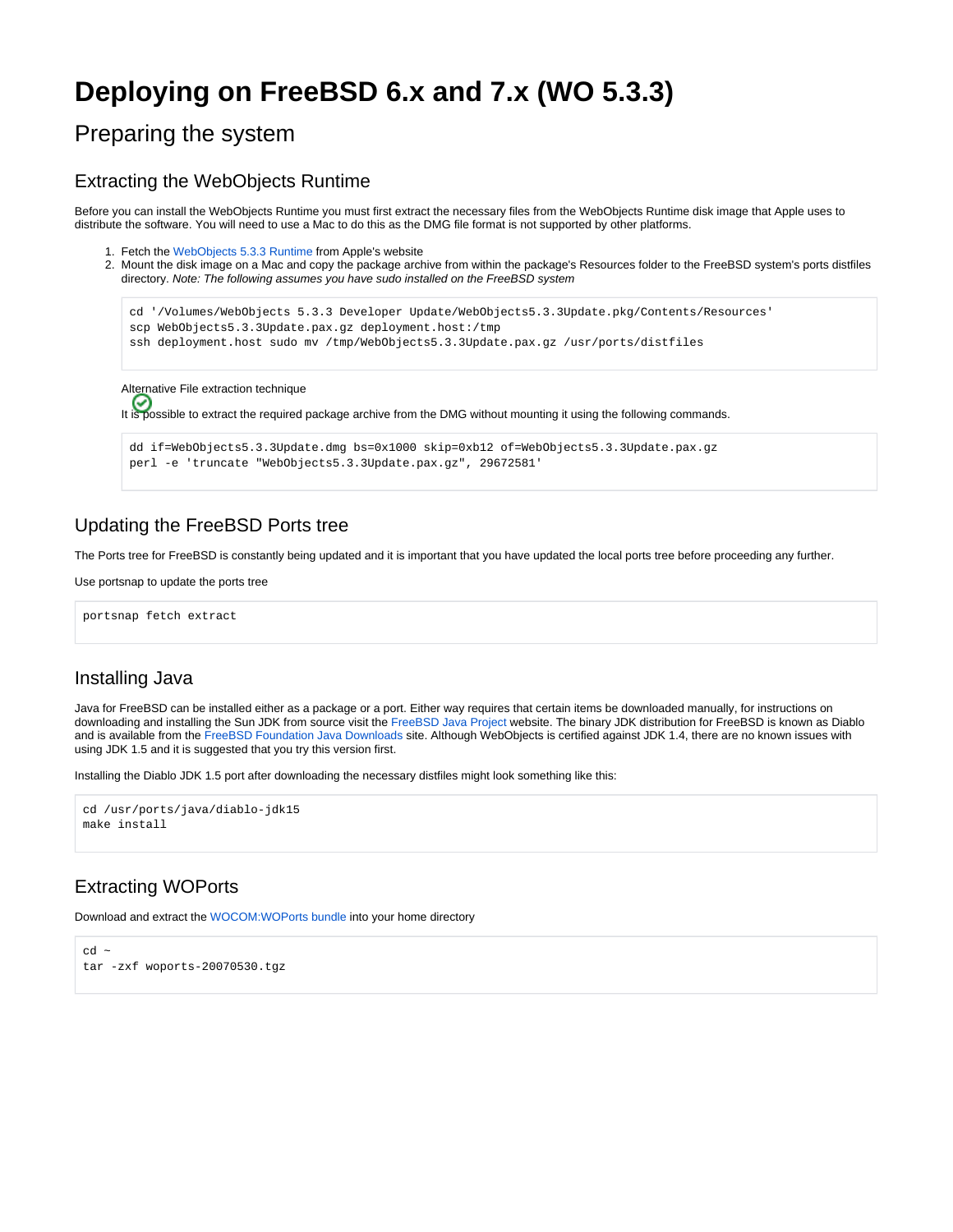Installing WebObjects from the ports archive Since some time, in /usr/ports/www/webobjects, there is the latest archive. So go there, after you have extracted ebObjects5.3.3Update.pax.gz in /usr/ports /distfiles, and then type make install You will get a license:

```
Do you agree to the above license terms? [yes or no]
type yes,
and everything will be installed for you:
The WebObjects Runtime is now installed.
Add wotaskd_enable="YES" and JavaMonitor_enable="YES" to rc.conf as required
and start each application by running:
/usr/local/etc/rc.d/wotaskd start
/usr/local/etc/rc.d/JavaMonitor start
Your WebObjectDocumentRoot has been created in /usr/local/www/webobjects/WebObjects
You will need to direct your webserver to use this path for /WebObjects URI's
Logs for all WebObjects applications can be found in /var/log/webobjects
===> Installing rc.d startup script(s)
```
Be aware that this does not install all the stuff that the WOCOM:WOPorts bundle installs, like Wonder and the apache adaptors.

### Installing a web server

If you intend to setup a WOAdaptor front end on the machine then it is recommended you install the web server of your choice first. Currently supported web servers are Apache, nginx and lighttpd.

To install Apache 1.3 + SSL you would do this:

```
cd /usr/ports/www/apachel3-ssl
make install
```
To install Apache 2.2 (which always includes SSL) you would do this:

```
1. cd /usr/ports/www/apache22
  make install
```
2. Edit /etc/rc.conf and add the following lines:

apache22\_enable="YES"

## Installing the WebObjects Runtime

## Configure & Install the WebObjects Deployment port

The WebObjects Deployment port allows you to automatically install the webobjects runtime as well as a variety of WebObjects related dependencies. These include WOAdaptors for Apache and CGI/FastCGI, JDBC & EOF plugins (for FrontBase, PostgreSQL, MySQL & OpenBase), Project Wonder and **WOProject.** 

You can configure your preferred options and install the port like this: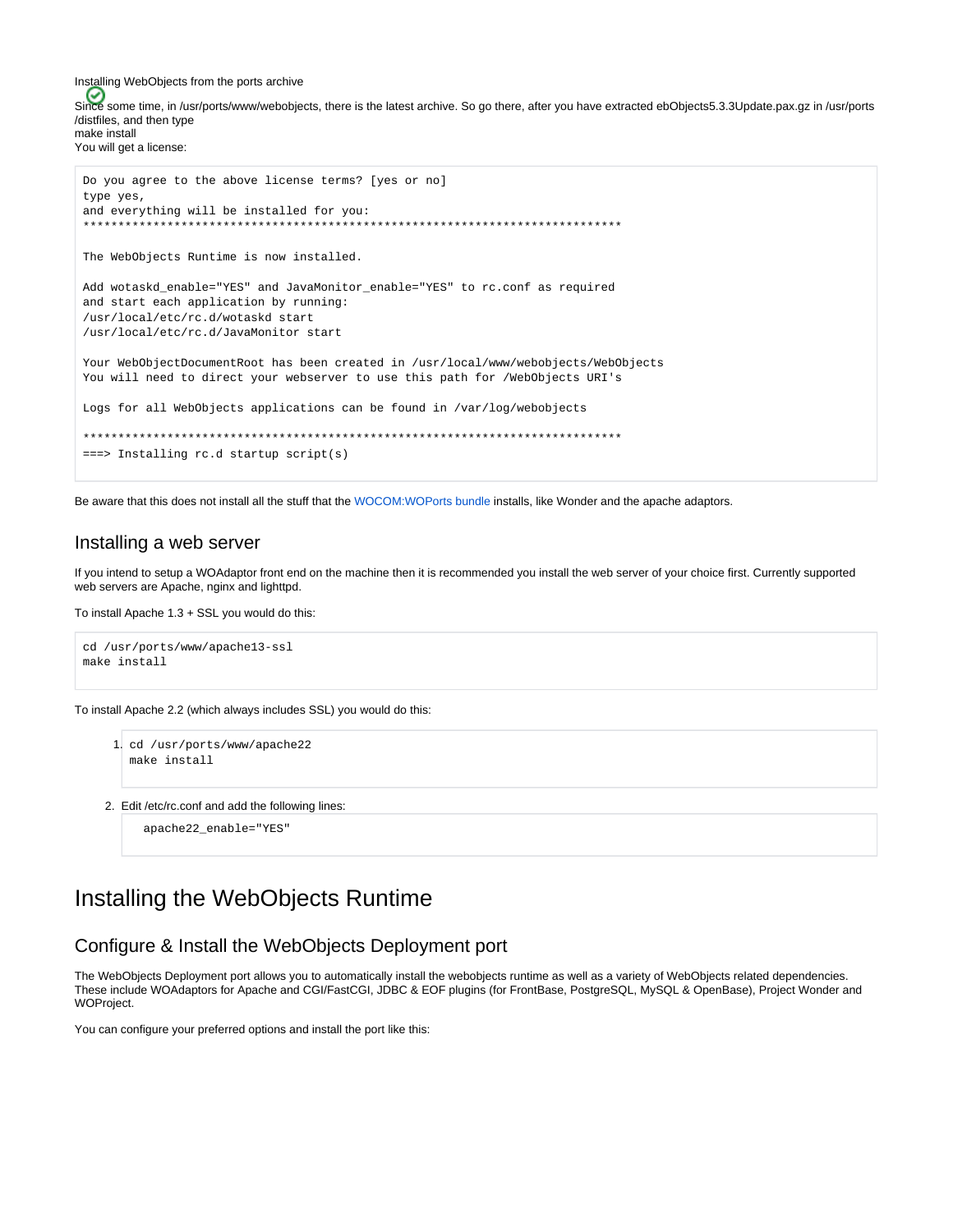#cd ~/ports/www/webobjects-deploy #make config

```
 Options for webobjects-deploy 1.0
        [X] APACHE Install Apache Module Adaptor
        [ ] WOADAPTOR Install Web Server CGI Adaptor
        [X] FASTCGI FastCGI support
        [X] EOACCESS Install EOF Database Plugins
[X] FRONTBASE FrontBase support
 [X] POSTGRESQL PostgreSQL support
        [X] MYSQL MySQL support<br>[ ] OPENBASE OpenBase support
 [ ] OPENBASE OpenBase support
 [ ] WONDER Install Project Wonder
         [ ] APPLICATIONS Applications Bundle
         [ ] EXAMPLES Examples Bundle
        [ ] DOCS Documentation Bundle
         [ ] WONDERNIGHTLY Use Wonder from Nightly Builds
         [ ] WONDERCVS Use Wonder from CVS
        [ ] WOPROJECT Install WOProject Ant tasks
         [ ] WOLIPSNIGHTLY Use WOProject from Nightly Builds
         [ ] WOLIPSSVN Use WOProject from Subversion
         [ ] COMPILE Compile from source where available
```

```
#make install
```
## Configuring JavaMonitor & wotaskd

To use JavaMonitor and wotaskd you will need to configure them to run on startup.

Edit /etc/rc.conf and add the following lines:

JavaMonitor\_enable="YES" wotaskd\_enable="YES"

To run them manually without rebooting do the following:

```
/usr/local/etc/rc.d/wotaskd start
/usr/local/etc/rc.d/JavaMonitor start
```
Even if you run them manually, you still need to add the lines above to the /etc/rc.conf.

## Configuring the web server

#### **Apache**

If you are using Apache as your front end, and have installed the WebObjects Apache module, you will need to make some minor modifications to the standard configuration to make things work.

- 1. Comment out the ScriptAlias /cgi-bin/ statement The standard apache config comes with a ScriptAlias to allow /cgi-bin/ scripts to be run, this interferes with the default webobjects config so you will want to disable it.
- 2. Include the webobjects.conf file If you are using Apache 1.3 add the following line to the end of your /usr/local/etc/apache/httpd.conf file:

Include /usr/local/etc/apache/webobjects.conf

If you are using Apache 2.2 the configuration file will already be installed in the following location:

/usr/local/etc/apache22/Includes/webobjects.conf

You will need to edit it for your specific installation. In particular, you may need to change WebObjectsAlias from /cgi-bin/WebObjects to /Apps /WebObjects or else Apache gets confused. The easiest way to do this is to replace 'cgi-bin' throughout the webobjects.conf file with 'Apps'.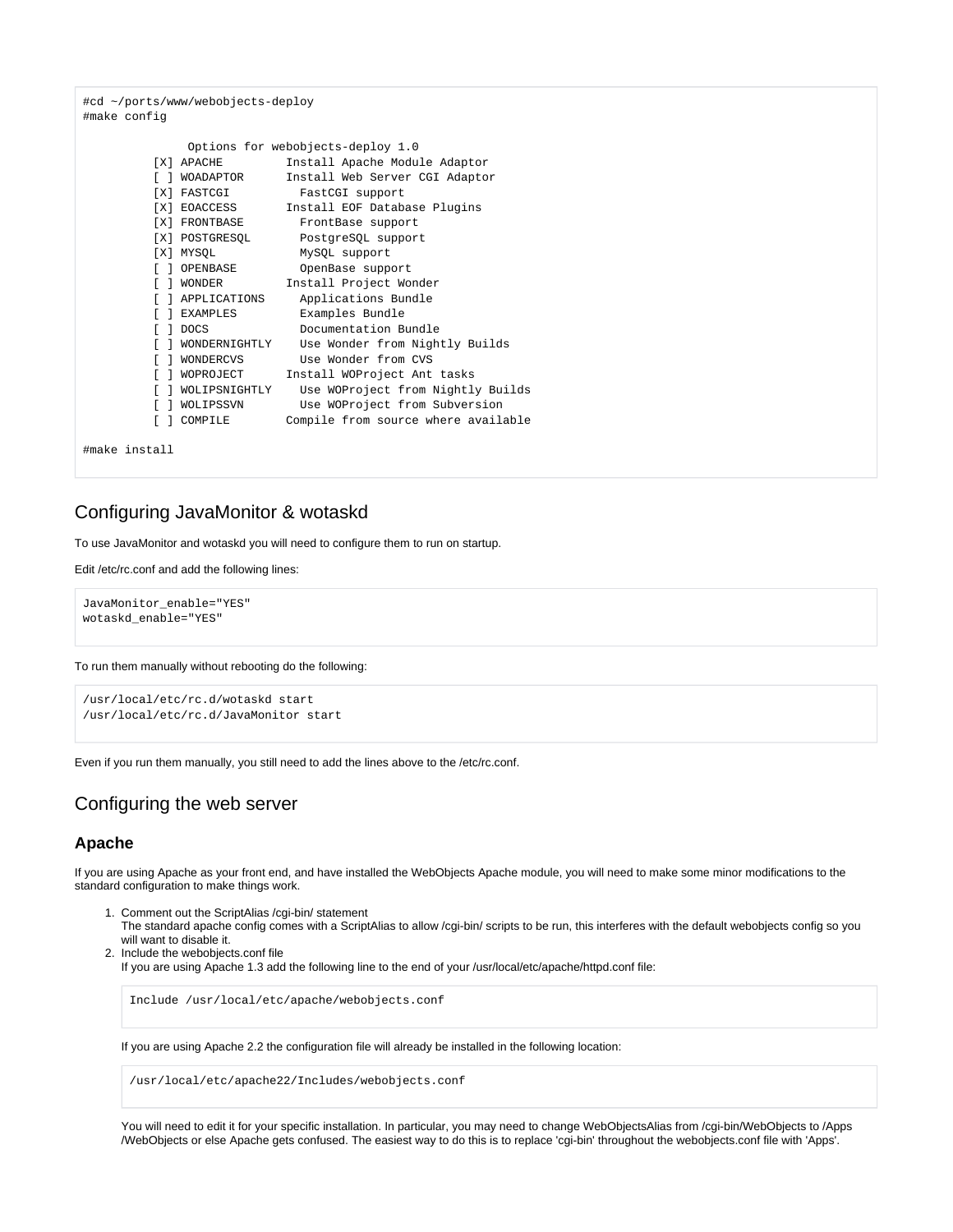#### **Nginx**

If you are using nginx as your front end, and have installed the FastCGI adaptor, you will need to add the following declaration to the server configuration in order to enable the adaptor.

```
 # WebObjects Adaptor config
        location /cgi-bin/WebObjects {
            set $path_info "";
            set $script_name /cgi-bin/WebObjects;
            if ($fastcgi_script_name ~ "^/cgi-bin/WebObjects(/.+)$") {
              set $path_info $1;
 }
            fastcgi_param PATH_INFO $path_info;
            fastcgi_param SCRIPT_NAME $script_name;
            fastcgi_pass unix:/tmp/woadaptor.sock;
            include fastcgi_params;
        }
        location /WebObjects {
            root /usr/local/www/webobjects;
        }
```
You will also need to enable the FastCGI service to run on startup by adding the following line to /etc/rc.conf

woadaptor\_enable="YES"

### **Lighttpd**

If you are using lighttpd as your front end, and have installed the FastCGI adaptor, you will need to add the following declaration to the server configuration in order to enable the adaptor.

```
fastcgi.server = ( "/cgi-bin/WebObjects" =>
   ( "WebObjects" => (
 "socket" => "/tmp/woadaptor.sock",
 "check-local" => "disable",
 "bin-path" => "/usr/local/libexec/WebObjects-fcgi",
     "bin-environment" => (
      "WO_CONFIG_URL" => "http://localhost:1085",
      "WO_ADAPTOR_INFO_USERNAME" => "userhere",
      "WO_ADAPTOR_INFO_PASSWORD" => "passhere",
     )
 ))
)
alias.url = ( "/WebObjects/" => "/usr/local/www/webobjects/" )
$HTTP['url'] = ~ "^{\prime}/WebObjects(\frac{\xi}{})')" { dir-listing. activate = "disable" }
```
## Verify the Installation

#### **Apache**

With no additional applications installed, you should be able to test part of your installation now. This assumes that you have Apache configured properly.

```
apachectl start
/usr/local/etc/rc.d/wotaskd start
/usr/local/etc/rc.d/JavaMonitor start
```
Then with a web browser, visit [http://HOSTNAME:56789/.](http://HOSTNAME:56789/) The JavaMonitor application should appear. You should immediately set a password for the JavaMonitor if you do not have some other mechanism in place for restricting access to this application.

To shut down manually: